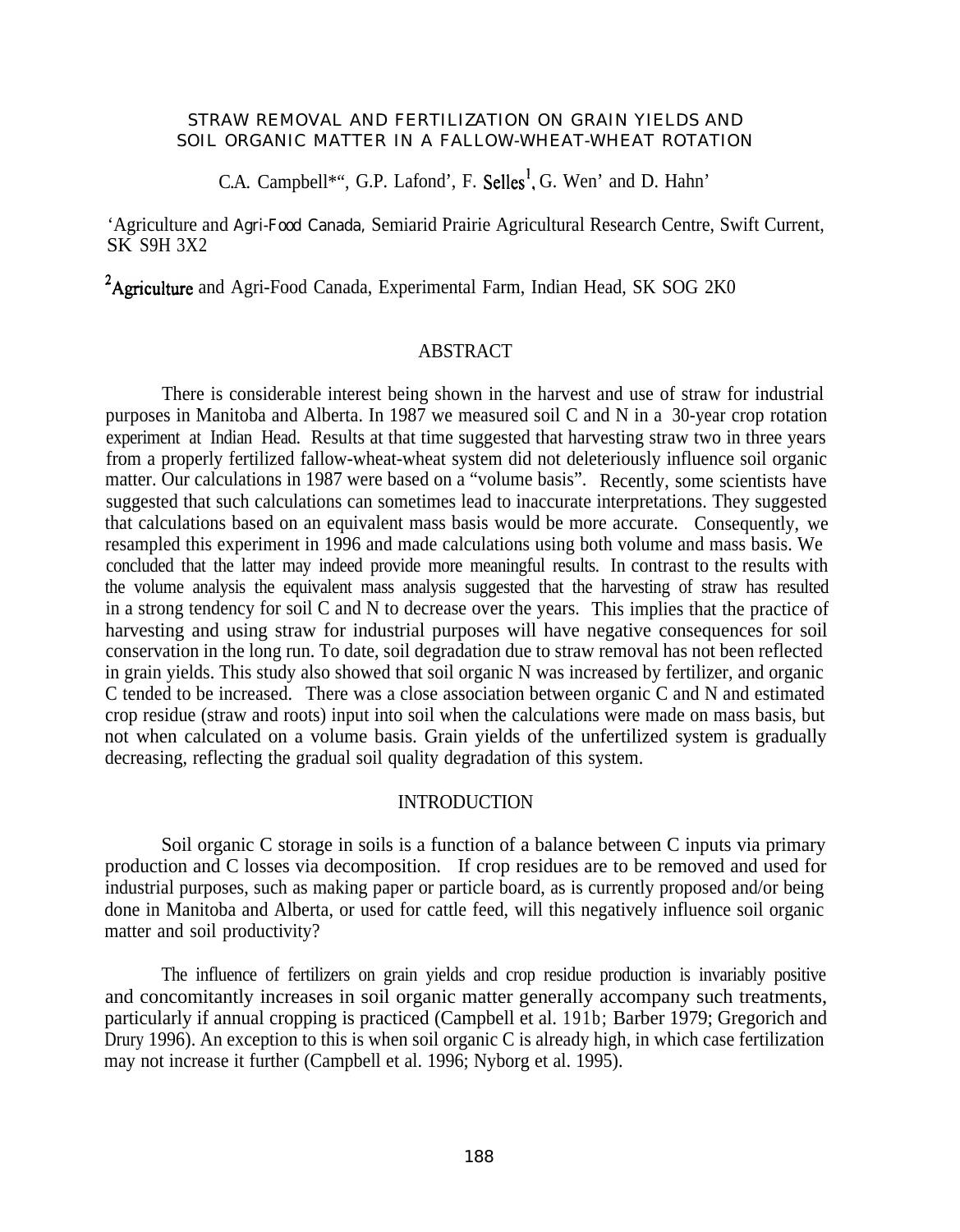Straw removal does not appear to have any negative influence on grain yields (Campbell et al. 19 91a; Barber 1979 Karle net al. 1994; Janssen and Whitney 1995). However, its influence on soil organic matter is less certain, For example, Barber (1979) measured the influence of straw removal vs incorporation for 10 years with continuous corn on a silt loam in Indiana and observed 10% greater soil C favoring the system in which residues were incorporated. In a similar study in Wisconsin , Karle net al. (1994) also found that, under no-tillage, 10 years of straw removal from a continuous corn system resulted in lower soil organic C and N than when straw was retained. Further, doubling crop residues increased organic C and N more than the normal straw treatment. In contrast to these findings, we found no significant effect of straw removal from fallow-wheat wheat system on a heavy textured thin Black Chemozem after 30 years (measured in 1987) at Indian Head, Saskatchewan (Campbell et al. 1991a). In an 1 l-year study with continuous barley, conducted on a Gray Luvisolic soil and a Black Chemozemic soil in North Central Alberta, Nyborg et al. (1995) found no significant ( $\langle$  CPO5) effect of straw removal on soil C (measured or volume basis) in the Gray Luvisol though fertilizer N increased it. In contrast, on the Black Chemozem, with twice as much organic C, straw removal decreased soil C in the 0-15 cm depth, but the latter was unaffected by fertilize. These workers showed a direc relationshi pbetween soil C increase over the 11 years versus C returned as crop residues  $(r^2 - 0.0.76)$ . In a 12-year study conducted on a silt loam in East Central Kansas, Janssen and Whitney (1995) report that for soybean-wheatgrain sorghum rotation, residue removal or normal residue incorporated resulted in a decrease in organic matter when unfertilized. Doubling crop residue, especially when also fertilized, increased organic matter the most. (Values in the latter study were expressed as concentrations).

Some workers have recently suggested that our method of calculating soil C contents may not always be accurate and this could be contributing to the discrepancy in results (Ellert and Bettany 1995). For example, in the literature we commonly see organic matter results expressed as concentrations (g kg-') (bulk density unaccounted for), as amounts (Mg  $ha^{-1}$ ) but calculated on a volume basis; but rarely are the values calculated on an equivalent mass basis (Mg  $ha^{-1}$ ). The latter is argued to be the more accurate approach (Ellert and Bettany 1995).

Because we still had stored soil samples taken in 1987 at Indian Head from the three F-W-W systems in which we examined the effect of fertilizer and straw removal, we decided to resample these treatments in 1996 and to determine C storage based on calculations made on a volume basis as we did previously (Campbell et al. 1991a) and on an equivalent mass basis.

## MATERIALS AND METHODS

Th e 39-yea r crop rotation experiment at Indian Head is situated on a fine-textured thin Black Chemozem. The experiment was managed with conventiona tillag effom 1958 to 1989, then changed to no-tillage in 1990. Since descriptions of the study and results accruing from it have been well documented (Campbell et al. 1996) we will not elaborate further on its management in this paper.

The three F-W-W rotations (unfertilized; fertilized with  $N + P$ , straw retained; fertilized with  $N + P$ , straw removed), were soil sampled after harvest in September 1996, 39 years after commencement of the experiment. They had been previously sampled by us in May 1987 (Campbell et al. 199  $(a,b)$  and soil samples had been stored air dry in plastic bottles. In 1996 we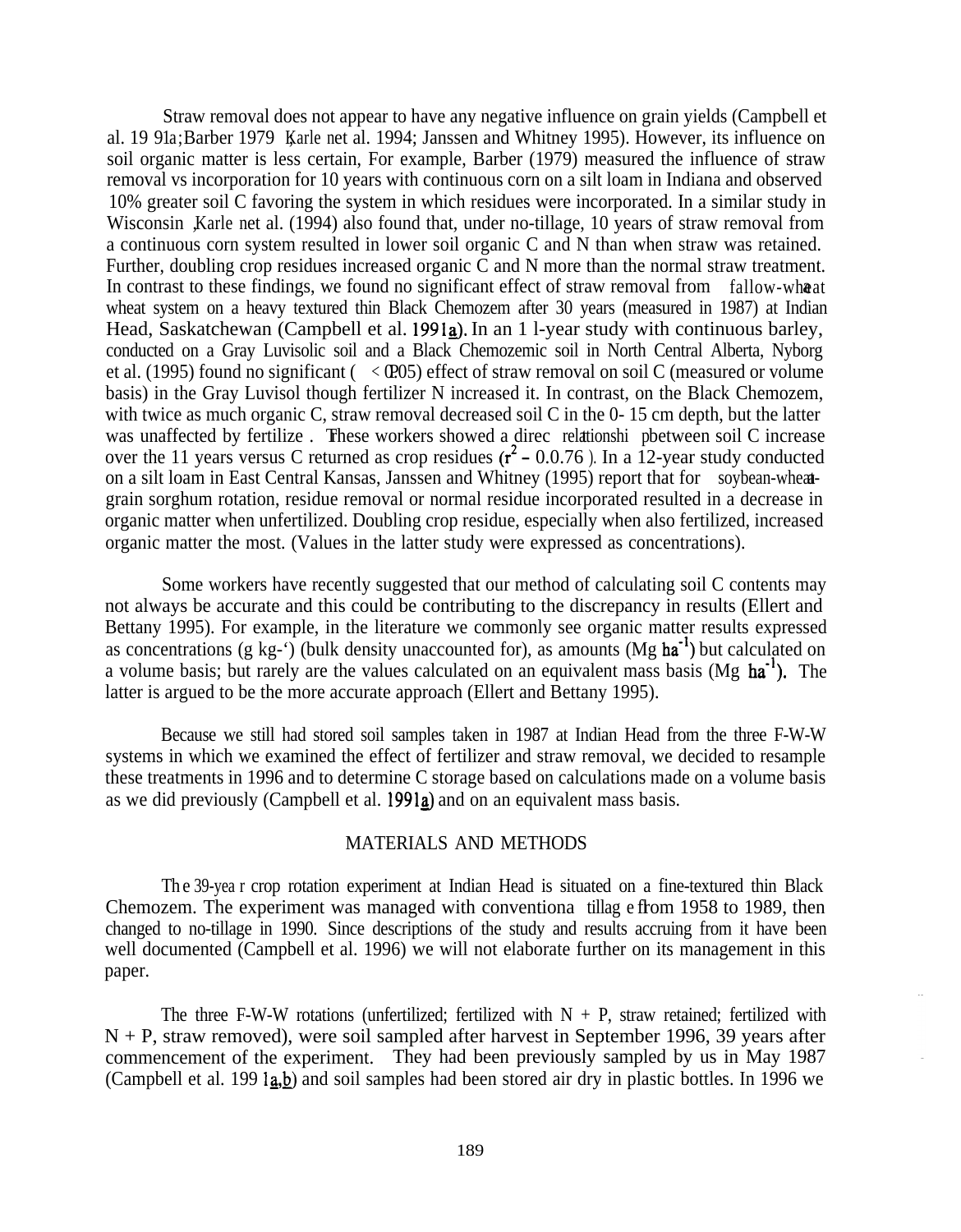sampled with a Giddings corer, the wheat on fallo phase in depth increments of  $O-7.5$  7.5-, 15, 15-30, 30-45 and 45-60 cm in all 4 replicates taking two subsamples per plot. On each of these we determined bulk density (Tessier and Steppuhn 1990) and soil C and N Because. significant differences in soil C and N were only observed in the O-7.5 cm depth the results were based primarily on this depth Soil C and N were determined using Carlo Erba combustion equipment. The 1987 samples were reanalyzed at the same time as the 1996 samples. Carbon and N concentrations were converted to a volume basis by multiplying by bulk density and depth increment; calculations for equivalent mass basis was done as outlined by Ellert and Bettany (1995). All calculations were done for subsamples separately, but because subsample was not significant for any factor, we averaged over subsample before conducting analysis of variance. A split plot analysis with treatment as main plot and year as subplot was conducted on bulk density, C and N in the O-7.5 cm depth . For equivalent mass we used the heaviest O-7.5 cm depth increment as the standard (1027.8 Mg ha-') and used soil from 7.5-l 5 cm depth increment to make all others equal to this mass.

When sampled in 1987, the rotations had been managed in a conventiona tillage manner. In 1990 they were changed to no-tillage management. Grain yields were measured each year, as described by Campbell et al. (1991b). We estimated crop residue (straw, roots) from grain yields, as described previously by Campbell et al. (199 1aJ.

### RESULTS AND DISCUSSION

#### Grain vields

Grain yields for wheat grown on fallow were unaffected by fertilizer or straw removal until about 1990 (when converted to no-tillage) (Fig. la); thereafter, the fertilized system has out-yielded unfertilized .This could be an indication of greater N losses (denitrification, leaching) under no-till without tilling facilitating mining of the soil to compensate for lack of N addition For wheat grown on stubble, yield response to fertilizer was apparent from 1970 when fertilizer rates were increased (Campbell et al. 1991b). Yields of unfertilized stubble are gradually decreasing with time as the soil becomes more degraded, but yields of the fertilized systems have remained fairly constant or increased slightly (Fig. 1b). These results are similar to those reported by Gregorich an Drury d (1996) in a 35-year study with continuous corn in Ontario. As found for wheat on fallow, straw removal has had no effect on yields of stubble wheat.

## Soil bul k density

Soil bulk density was not influenced by treatment (data not shown) but, because soils were sampled in a much drier state (after harvest compared to early spring) in 1996, the bulk densities were much higher in the latter case than in 1987 (Fig. 2).

### Soil organic C and N

The treatment-by-year interaction was not significant, therefore we have shown these results averaged over year (Fig. 3). The results, when expressed on a volume basis [as we did previously (Campbell et al. 199 la)], show a significant ( $P < 0.05$ ) increase in N (and almost in organic C) in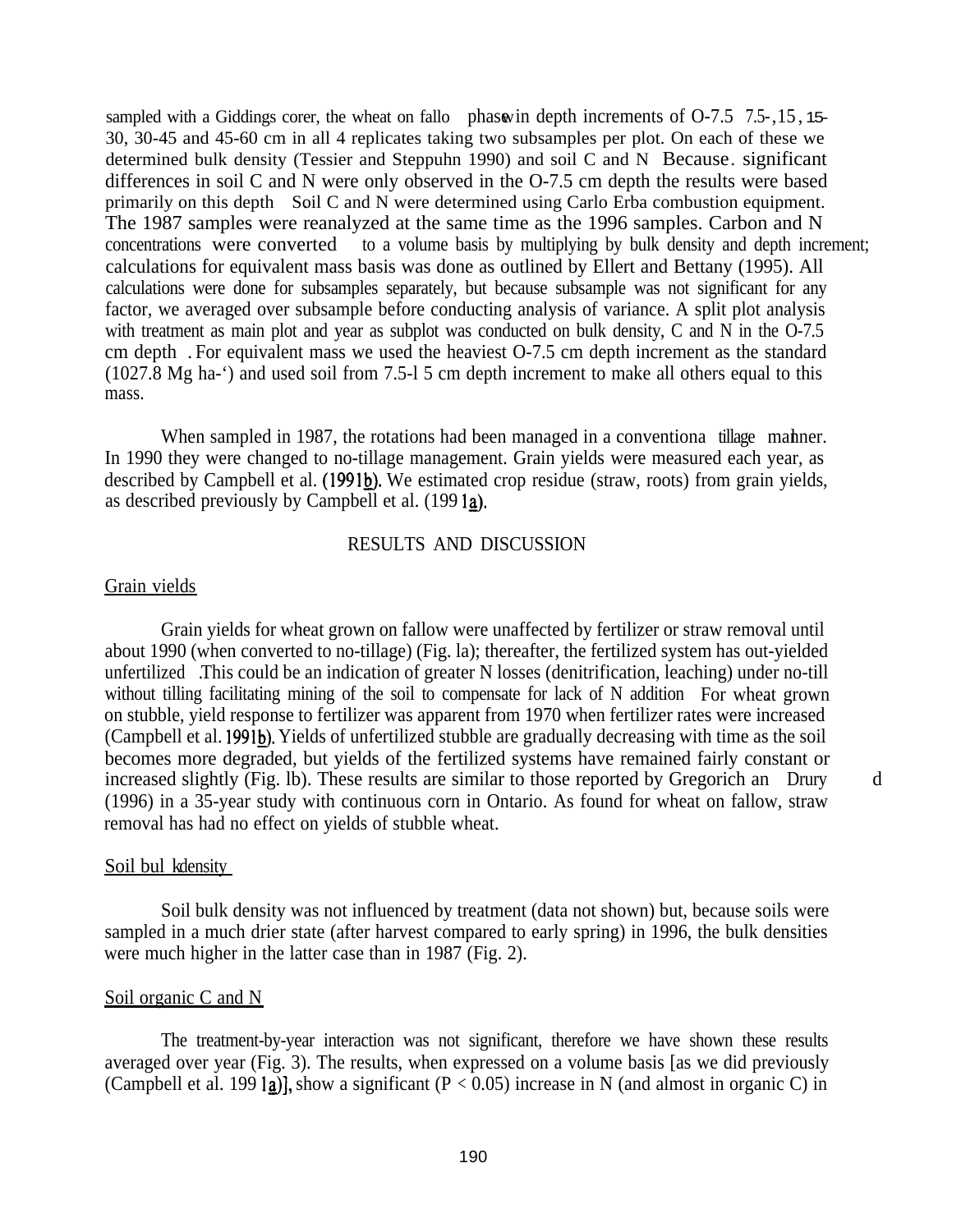response to fertilizer; however, there is no effect of straw removal Thus, on a volume basis, the results obtained in 1996 were as obtained in 1987 and were interpreted to mean that roots play a much more significant role in influencing soil organic matter than does above-ground residues (compare Figs. 3 and 4).

When the calculations were made on an equivalent mass basis (Fig. 3, right side), statistically  $(P < 0.05)$  the results did not tell a different story from the volume basis analysis, but there was a stronger tendency for straw removal to result in a negative influence on soil organic C and N. Further, now the organic matter response to the treatments did not mimic root residues as much as it did the total crop residues (compare Figs. 3 and 4) These results seem more plausible than those based on the volume calculations It seems that if a treatment causes the production of more crop residues (e.g., fertilizer) and it tends to increase soil organic matter then the converse should hold true (removal of straw should result in lowering organic matter).

### **CONCLUSIONS**

These results, although they do not imply that all results obtained that were not based on an equivalent mass calculation are inaccurate or invalid, do suggest that where treatments or time of sampling has greatly influenced bulk density, a recalculation of results on an equal mass basis may be warranted. This could result in marked changes in our interpretations.

Although these results show no significant effect of straw removal on soil organic C and N, the strong negative trend suggests that our earlier conclusions, suggesting that straw can be harvested in the Black soil zone without seriously impairing the soil, was premature. Instead, we now suggest that caution should be exhibited if straw is to be harvested on a regular basis.

#### ACKNOWLEDGEMENT

This project was partly funded b GEMCo and th et M11 program of the Federal Goverenment of Canada.

#### **REFERENCES**

Barber, S.A. 1979. Corn residue management and soil organic matter. Agron. J. 71: 625-627.

- Campbell, C.A., G.P. Lafond, A.P. Moulin, L. Townley-Smith and R.P. Zentner. 1996. Crop production and soil organic matter in long-term crop rotations in the sub-humid Northern Great Plains of Canada. pp. 297-315. h E.A. Paul et al. (eds.). Soil organic matter in temperate agroecosystems. Long-term experiments in North America. CRC Press Boca , Raton.
- Campbell, C.A., G.P. Lafond, R.P. Zentner and V.O. Biederbeck. 1991a. Influence of fertilizer and straw baling on soil organic matter in a thin Black Chemozem in Western Canada Soil . Biol. Biochem. 23: 443-446.

Campbell, C.A., M. Schnitzer, G.P. Lafond, R.P. Zentner and J.E. Knipfel. 1991b. Thirty-year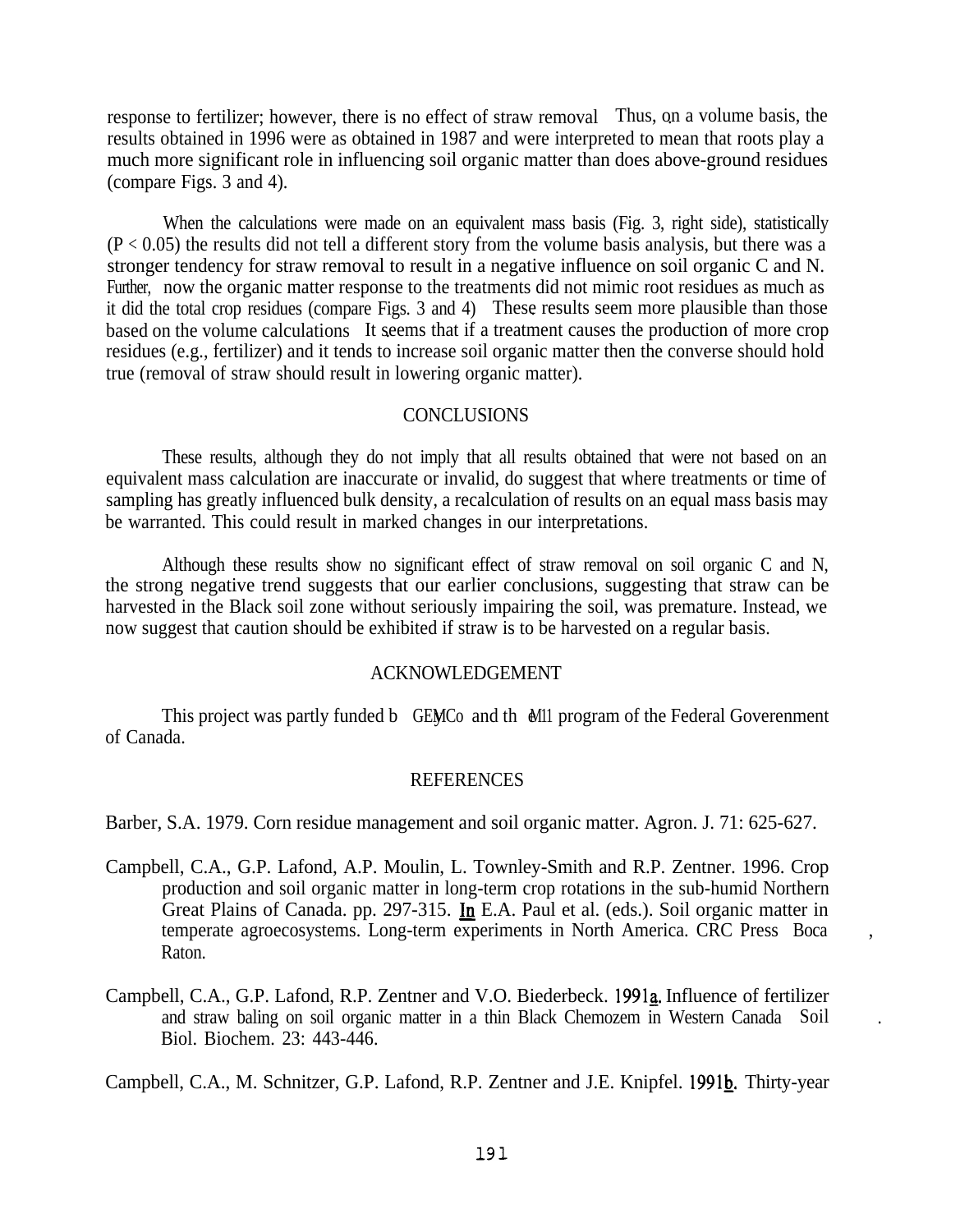crop rotations and management practices effects on soil and amino nitrogen. Soil Sci Soc. . Am. J. 55 : 739-

- Ellert, B.H. and J.R. Bettany. 1995. Calculation of organic matter and nutrients stored in soils under contrasting management regimes. Can. J. Soil Sci. 75: 529-538.
- Gregorich, E.G. and C.F. Drury. 1996. Fertilizer increases corn yields and soil organic matter. Better Crops 80, No. 4. pp. 3-5.
- Janssen K. and D.A. Whitney 1995. Crop residue removal and fertilizer effects on crop yield and soil sustainability. Better Crops 79, No. 2. pp. 4-6.
- Karlen, D.L., NC. Wollenhaupt, D.C. Erbach, EC. Berry, J.B. Swan, N.S. Eash and J.L. Jordahl. 1994. Crop residue effects on soil quality following 10 years of no-till corn. Soil and Till. Res. 31: 149-167.
- Nyborg, M., E.D Solberg, S.S. Malhi and R.C. Izaurralde. 1995. Fertilizer N, crop residue, and tillage alter soil  $\check{C}$  and N content in a decade. pp. 93-99. In R. Lal et al. (eds.). Soil management and greenhouse effect. Lewis Pub. boca Raton.
- Tessier, S. and H. Steppuhn. 1990. Quick mount soil core sampler for measuring bulk density. Can. J. Soil Sci. 70: 115-l 18.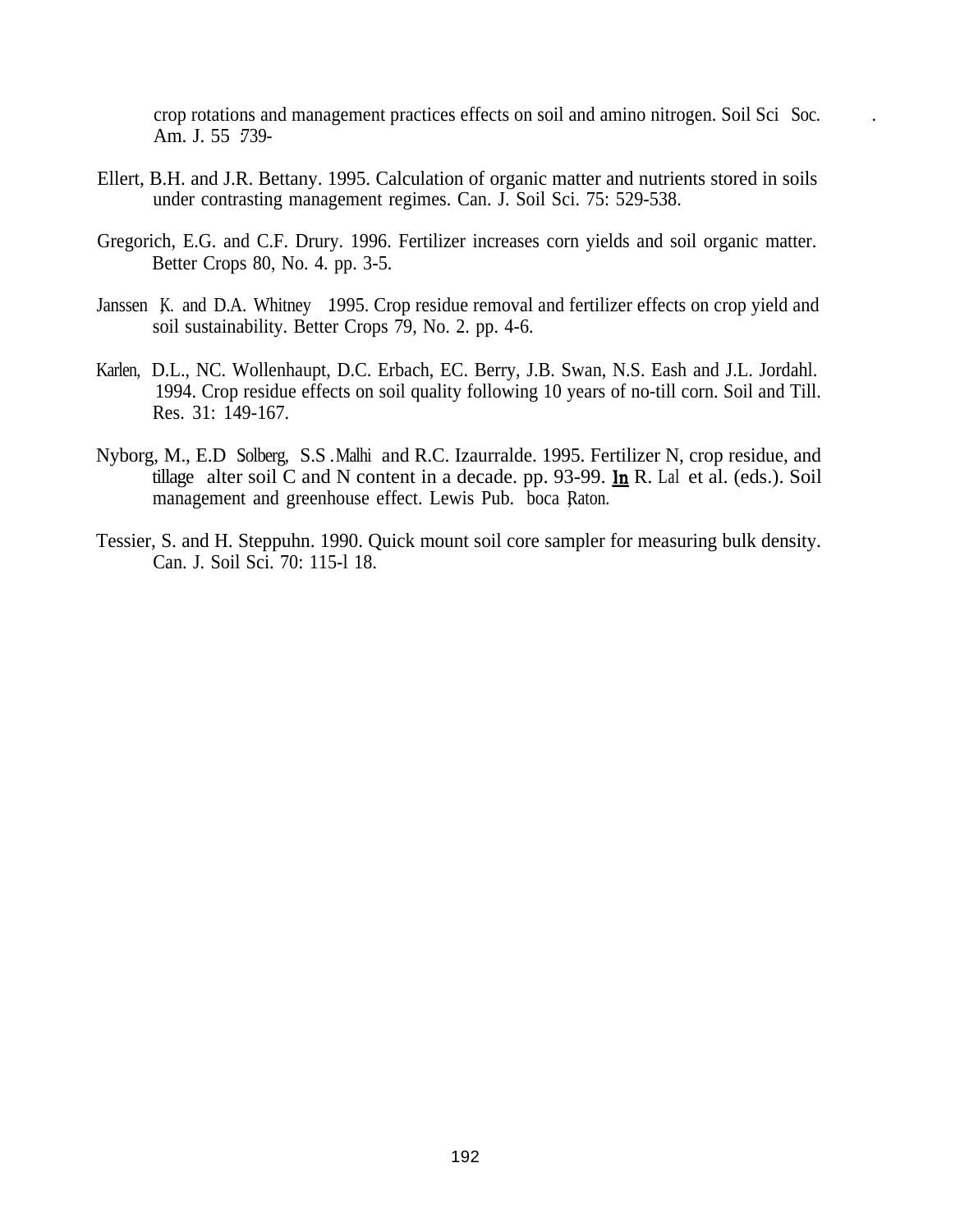**Fig. 1 Influence of fertilization and straw removed on grain yields of wheat (a) grown on fallow, (b) grown on stubble, in a fallow-wheat-wheat rotation at Indian Head over 39 years**

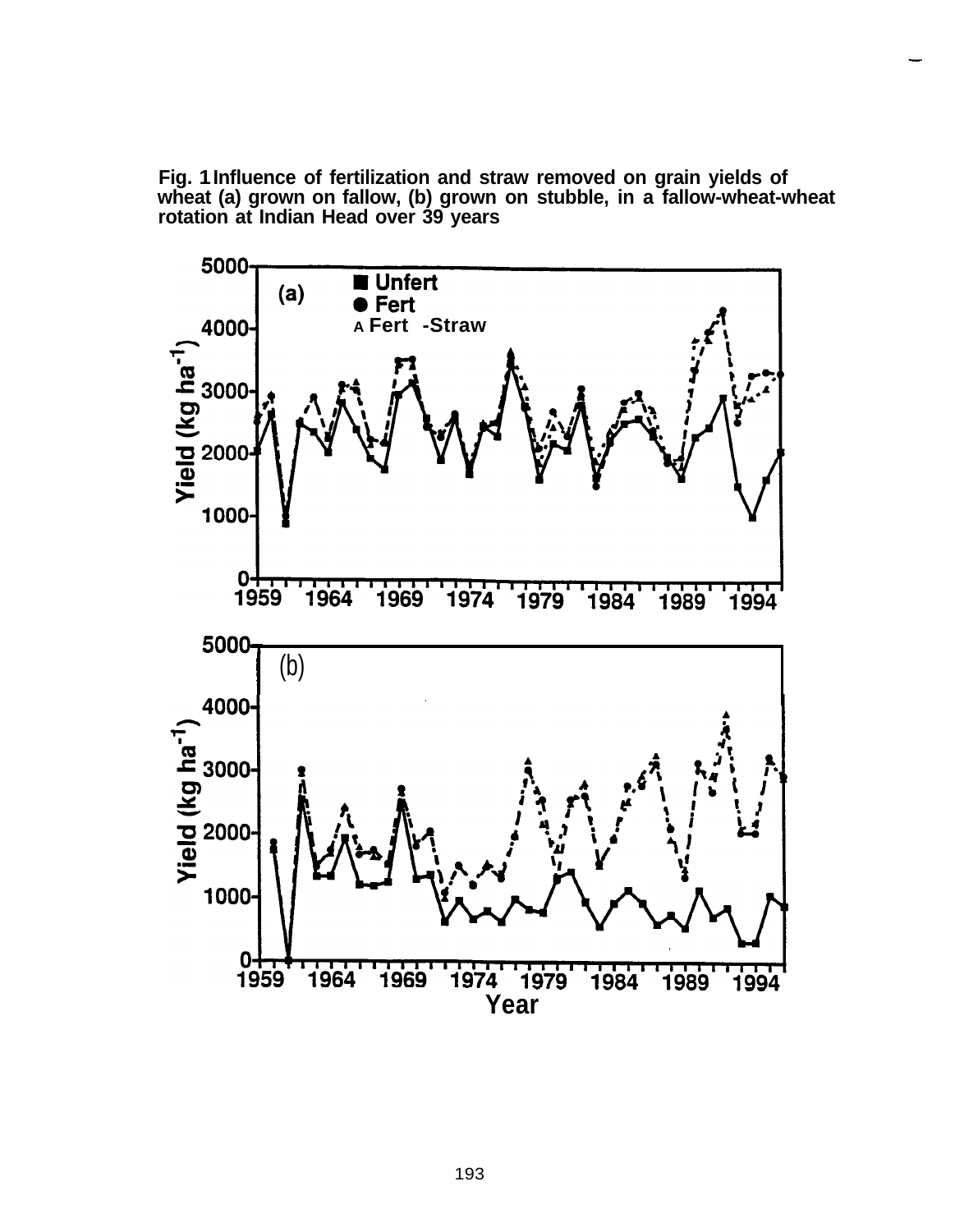**Fig. 2 Bulk densities of O-7.5 cm depth (averaged over treatment which was not significant)**



194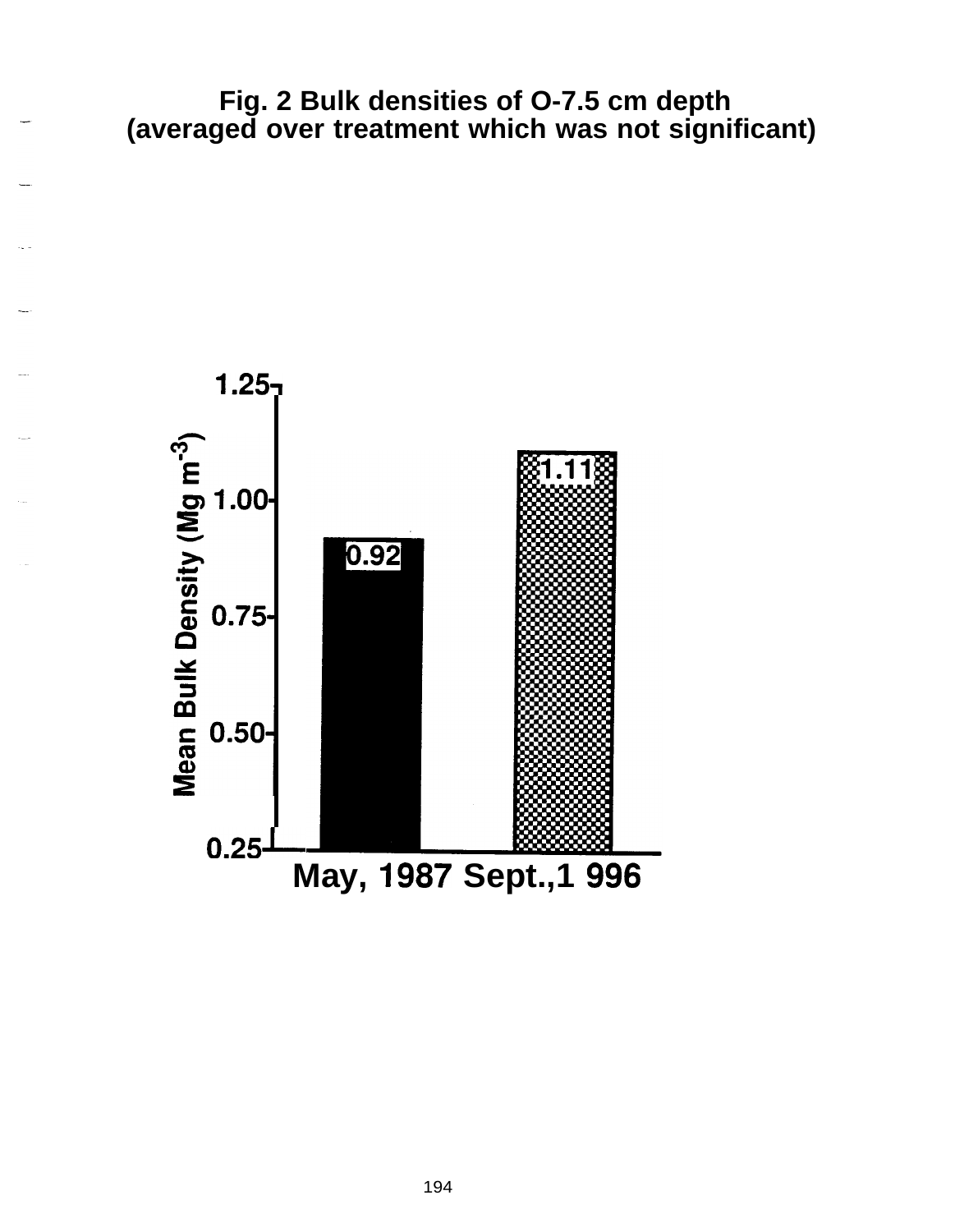**Fig. 3 Effect of fertilizer and straw removal on soil organic C and N in O-7.5 cm depth of F-W-W, measured in May 1987 (after 30 years) and Sept 1996 (after 39 years) (values averaged over time)**